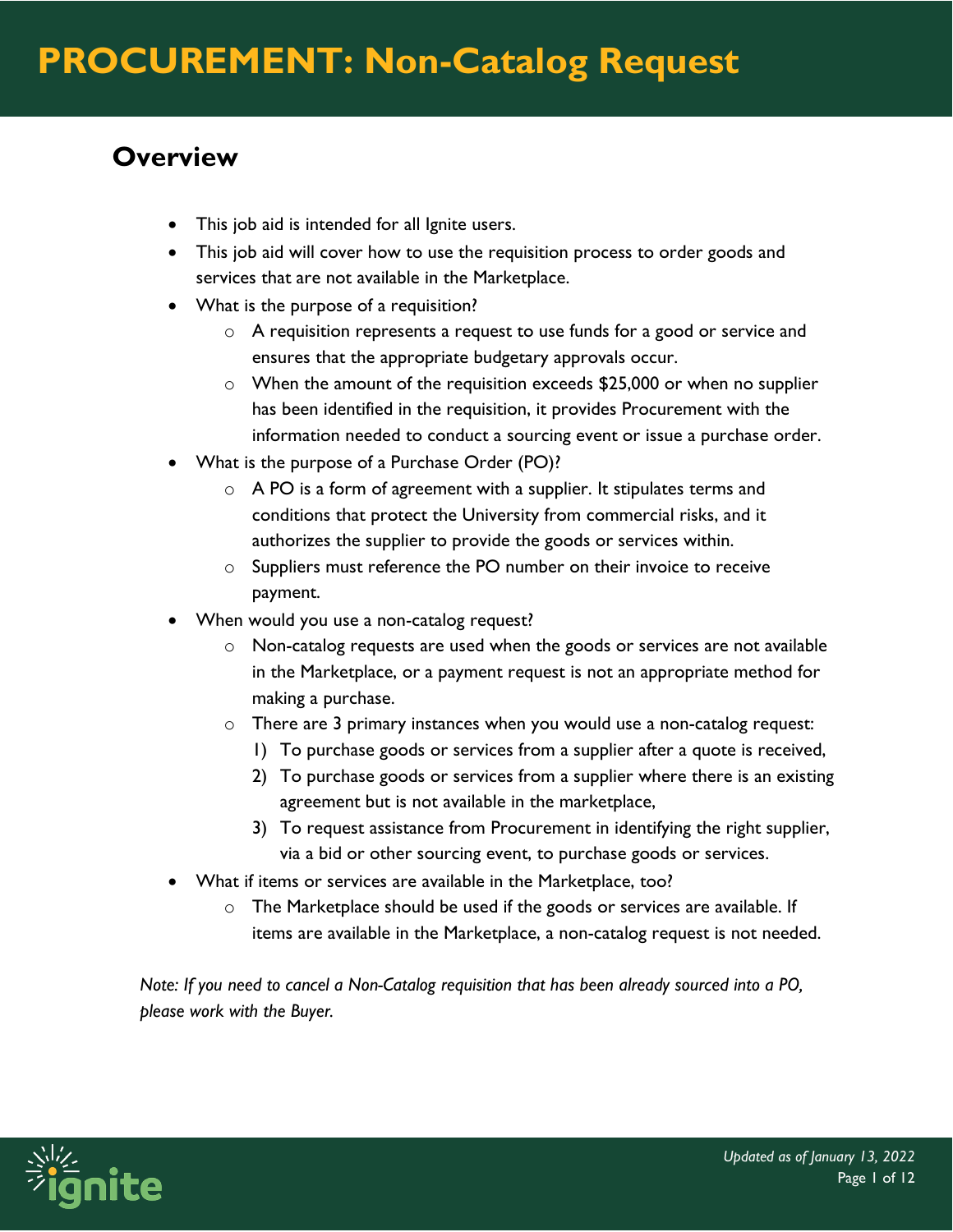- How do you submit a request that includes both goods and services?
	- o Use the following steps for this request type:
		- 1. Use the non-catalog goods form to create a request for the desired good(s) items and add the items to the cart.
		- 2. Click Done after the item is entered in the cart, and you will be returned to the requisition screen.
		- 3. Use the non-catalog services form to create a request for the desired service(s) and add the items to the cart.
		- 4. When finished click on the cart to review and submit the items.
		- 5. You will see a requisition has been created with both goods and services lines and is available for submission.
- What does it mean when items are in your shopping cart?
	- $\circ$  The shopping cart is a list of all the request lines that have been entered by the requester but have not yet been submitted. Items within the cart combine to form a single requisition with multiple lines.

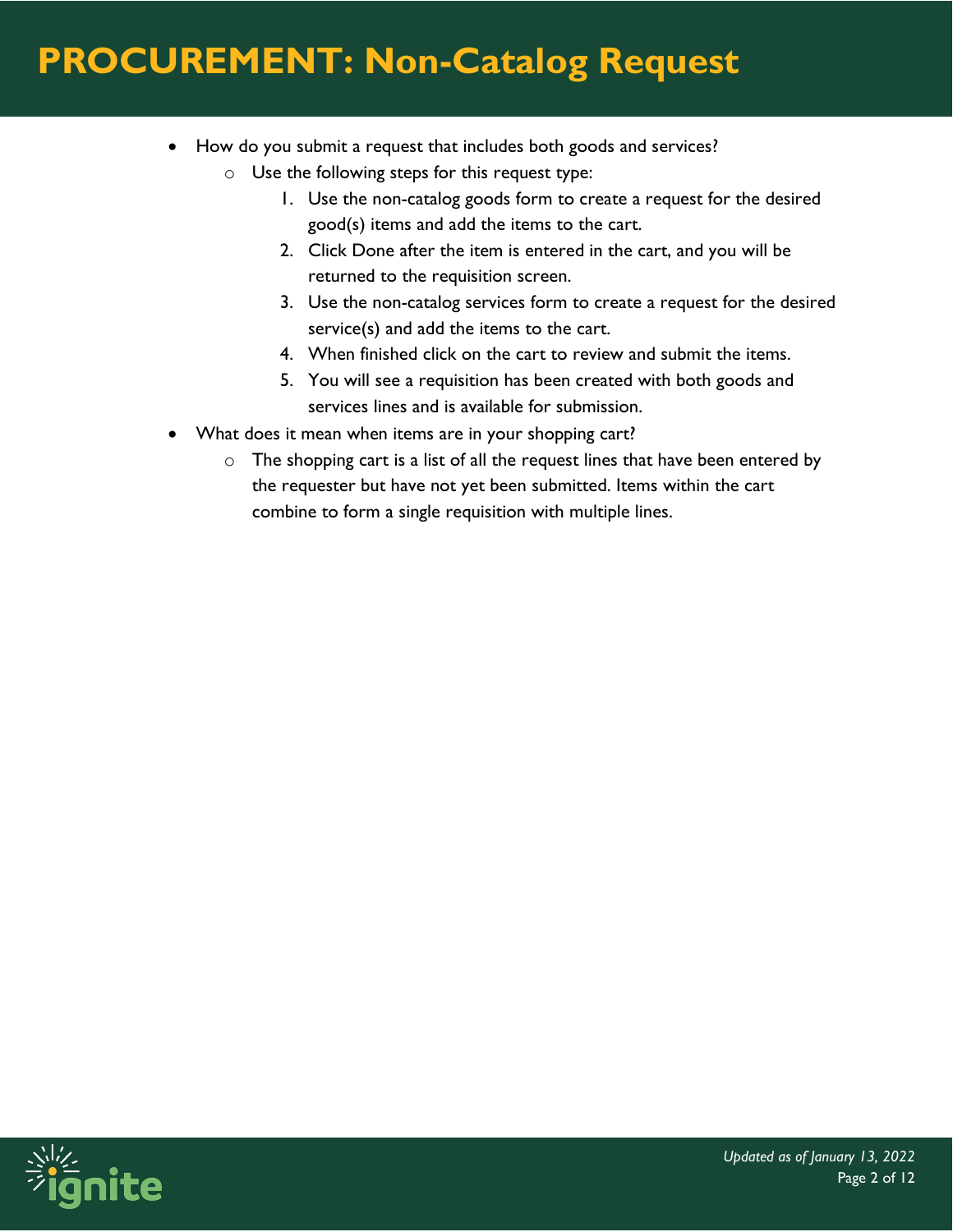### **1. Navigating to the Non-Catalog Goods or Services**

- 1. The **Purchase Requisitions** task can be accessed two ways:
	- a. (Option 1) Click the **Navigator** icon in upper left-hand corner of the Ignite landing page.

| <b>国B</b> 消nite SIT |                                |         |              |         |                  |                     |  |  |  |
|---------------------|--------------------------------|---------|--------------|---------|------------------|---------------------|--|--|--|
|                     | Good morning, Testuser_GM_s11! |         |              |         |                  |                     |  |  |  |
|                     | Me                             | My Team | <b>Sales</b> | Service | <b>Help Desk</b> | Contract Management |  |  |  |
|                     |                                |         |              |         |                  |                     |  |  |  |

b. Under the **Procurement** section, click the drop-down arrow, and select **Purchase Requisitions** from the drop-down list.

|                                                  |                           | <b>Show More</b>          |
|--------------------------------------------------|---------------------------|---------------------------|
| Customer Data Management                         |                           | $\checkmark$              |
| <b>Student Center</b>                            |                           | $\checkmark$              |
| Academics                                        |                           | $\checkmark$              |
| Academic Tools                                   |                           | $\checkmark$              |
| Expenses                                         |                           | $\checkmark$              |
| Incentive Compensation                           |                           | $\checkmark$              |
| Procurement<br><b>Purchase Requisitions</b><br>角 | Purchase Agreements<br>ra | ㅅ<br>Purchase Orders<br>E |
| Negotiations                                     | Catalogs                  | Suppliers                 |

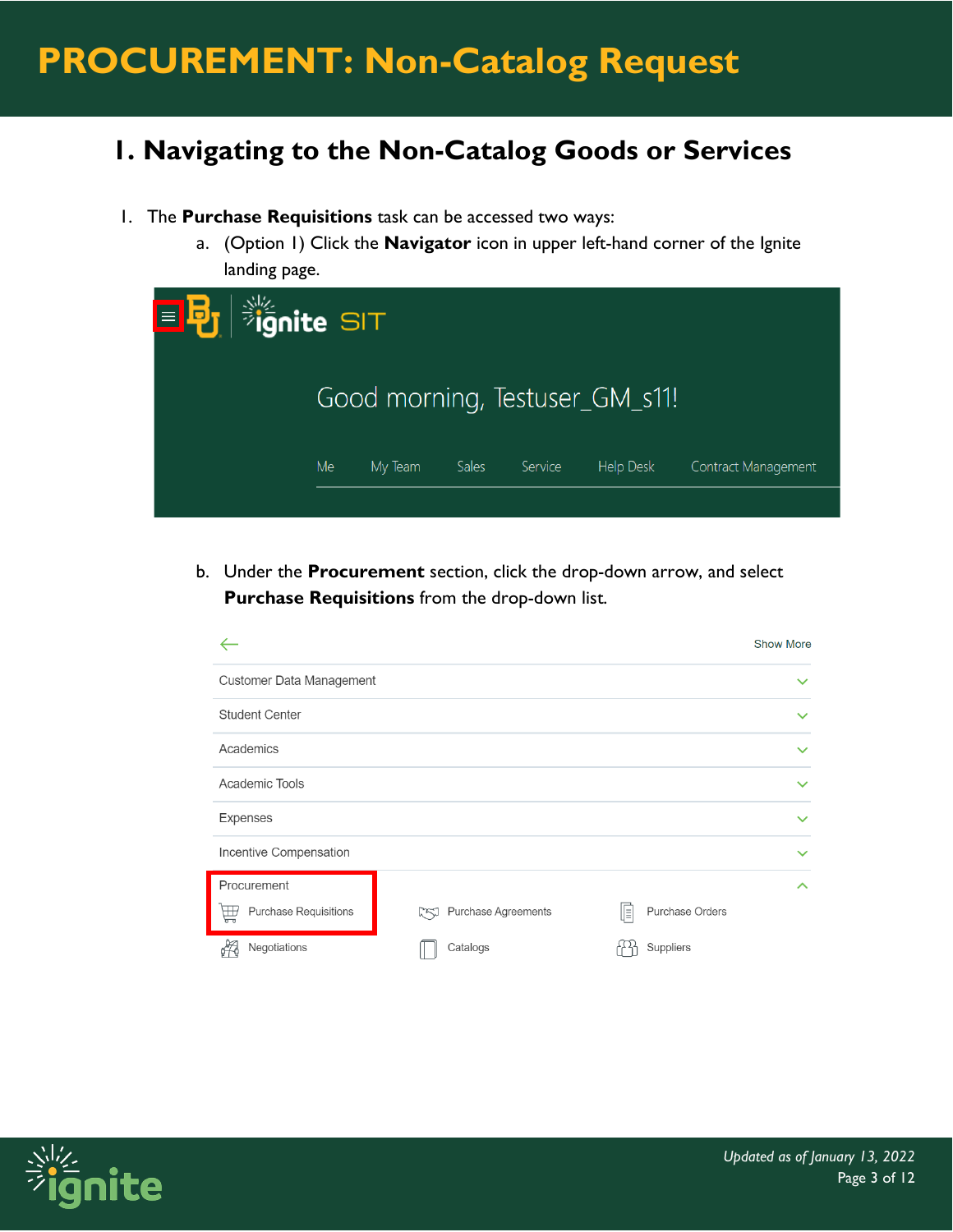c. (Option 2) Under the **Procurement** heading on the home page, scroll down and click on the **Purchase Requisitions** tile on the main page.



2. Upon entering the **Purchase Requisitions** tile, under the **Top Categories** section click the **Goods – Non-Catalog** or the **Services – Non-Catalog** icon**.**



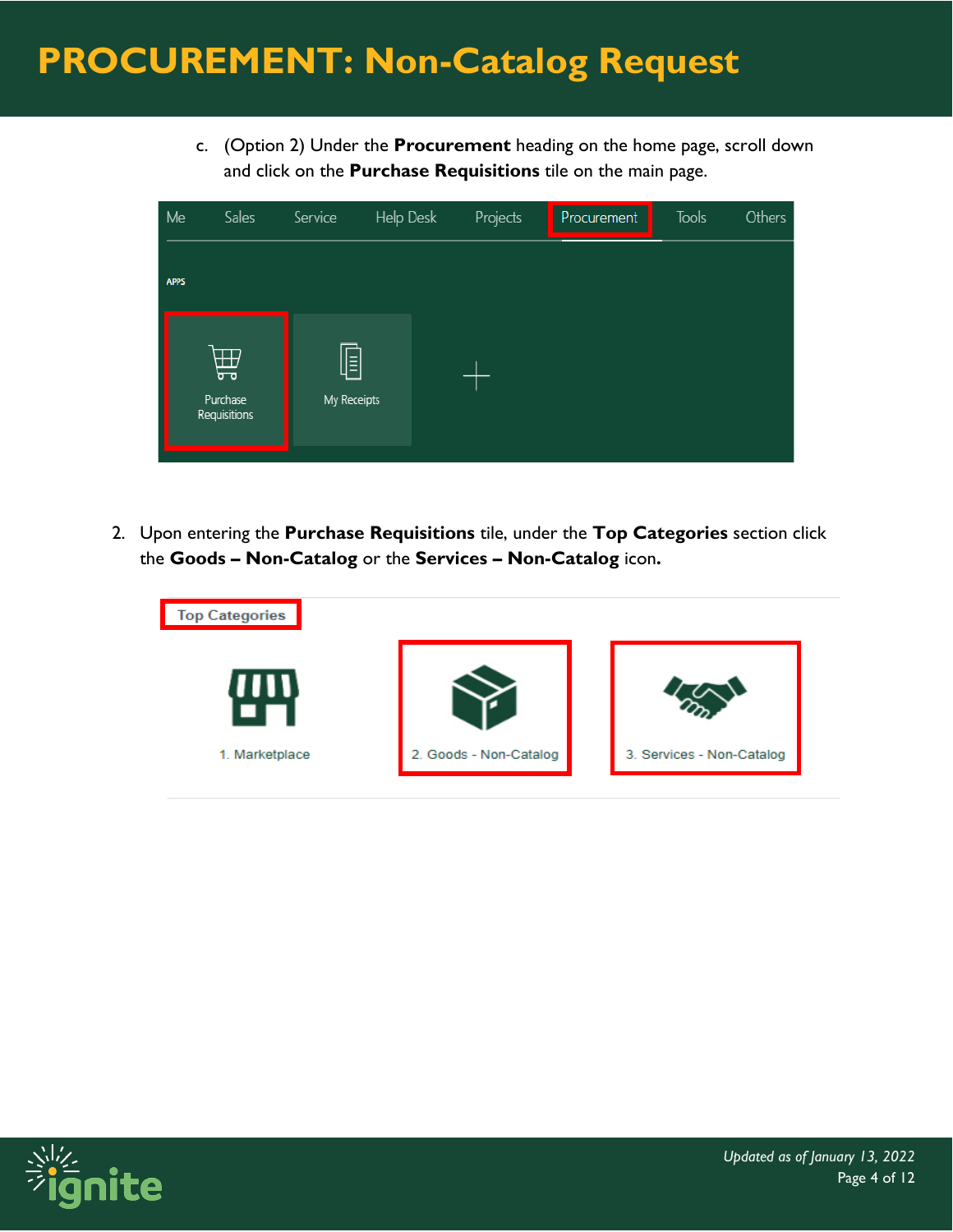### **2. Creating a Non-Catalog Request**

- 1. You will be redirected to the **Create Request** page.
	- a. For a **Goods – Non Catalog Request**, enter the following information:
		- i. **Item Description**: Description of item(s) you are requesting.
		- ii. **Category Name**: Category of item(s) you are requesting. Use the search function to determine which category applies to your request.
		- iii. **Quantity**: Total number of items you are requesting.
		- iv. **UOM Name**: Unit of measure to describe the quantity of goods
		- v. **Price**: Unit price for the item(s)
		- vi. **Currency**: Defaults to USD

*Note: Each distinct item should be entered on its own line with the appropriate quantity, UOM, and unit price.* 

|                         | Create Request: 2. Goods - Non Catalog Request                                       | Create Request: 3. Services - Non Catalog Request                                   |
|-------------------------|--------------------------------------------------------------------------------------|-------------------------------------------------------------------------------------|
|                         | Place a request for the purchase of goods that are not available in the marketplace. | Place a request for services not available in either a hosted or punch-out catalog. |
| Line Type Goods         |                                                                                      |                                                                                     |
| <b>Item Description</b> | //                                                                                   | Line Type Services                                                                  |
| <b>Category Name</b>    |                                                                                      | * Item Description                                                                  |
| * Quantity              |                                                                                      |                                                                                     |
| * UOM Name              | ▼                                                                                    | * Category Name                                                                     |
| $*$ Price               |                                                                                      | $*$ Amount                                                                          |
| ×<br>Currency           | <b>USD</b><br>$\overline{\phantom{a}}$                                               | $*$ Currency<br><b>USD</b><br>$\overline{\mathbf{v}}$                               |

- b. For a **Services – Non Catalog Request**, enter the following information:
	- i. **Item Description**: Description of Service you are requesting.
	- ii. **Category Name**: Category of service you are requesting. Use the search function to determine which category applies to your request.
	- iii. **Amount**: The cost of the service being performed.
	- iv. **Currency**: Defaults to USD.

*Note: The steps from here are the same for both Goods and Services Non Catalog Requests, even though the screen shots depict a Goods – Non Catalog Request.*

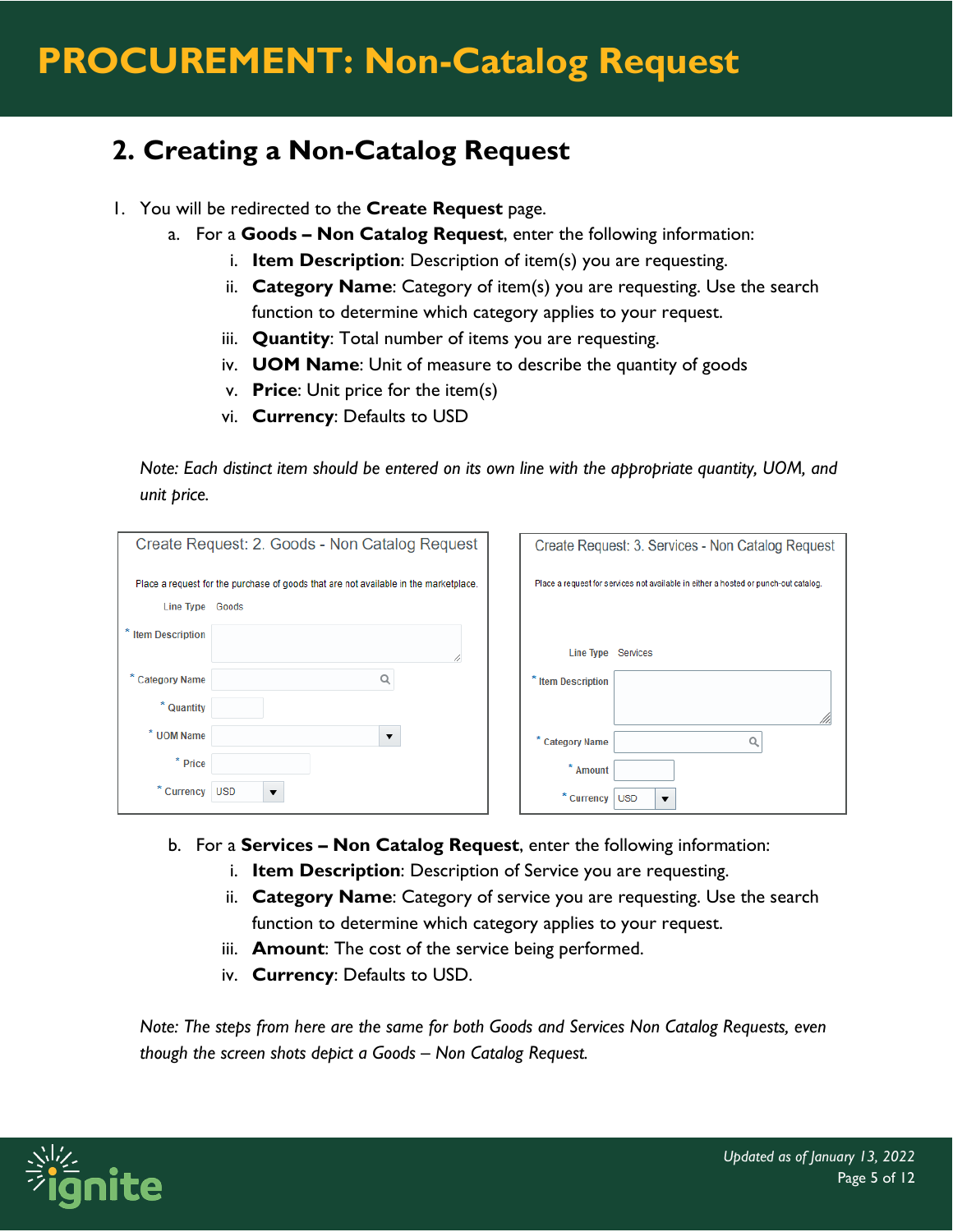2. If the purchase is from a previously negotiated agreement with the supplier, an agreement number must be populated. In the **Agreement** field, you may type in the agreement number for this requisition, or you may use the field's search function to locate the correct agreement number. Baylor Procurement is also available to help you select the correct agreement if there are multiple agreements for the supplier. Once an agreement is selected, the supplier information will fill in automatically.

| Agreement               | Q |
|-------------------------|---|
| <b>Supplier</b>         |   |
| <b>Supplier Site</b>    |   |
| <b>Supplier Contact</b> |   |
| <b>Phone</b>            |   |
| Fax                     |   |
| Email                   |   |
| <b>Supplier Item</b>    |   |

3. If the purchase request is not related to a contract, then you must populate the **Supplier** field by using the search function or by directly typing the supplier's name. If there are multiple **Supplier Sites** (addresses), select the appropriate option from the dropdown. The remaining supplier contact fields will fill in automatically based on the supplier selection. If the requisition is submitted with the supplier field left blank, the approved requisition will be routed to Procurement to assist with supplier selection and sourcing. For the **Supplier Item**, enter the Supplier's SKU or the Manufacturer's Part Number.

|  | Agreement               |  |
|--|-------------------------|--|
|  | <b>Supplier</b>         |  |
|  | <b>Supplier Site</b>    |  |
|  | <b>Supplier Contact</b> |  |
|  | <b>Phone</b>            |  |
|  | Fax                     |  |
|  | Email                   |  |
|  | <b>Supplier Item</b>    |  |

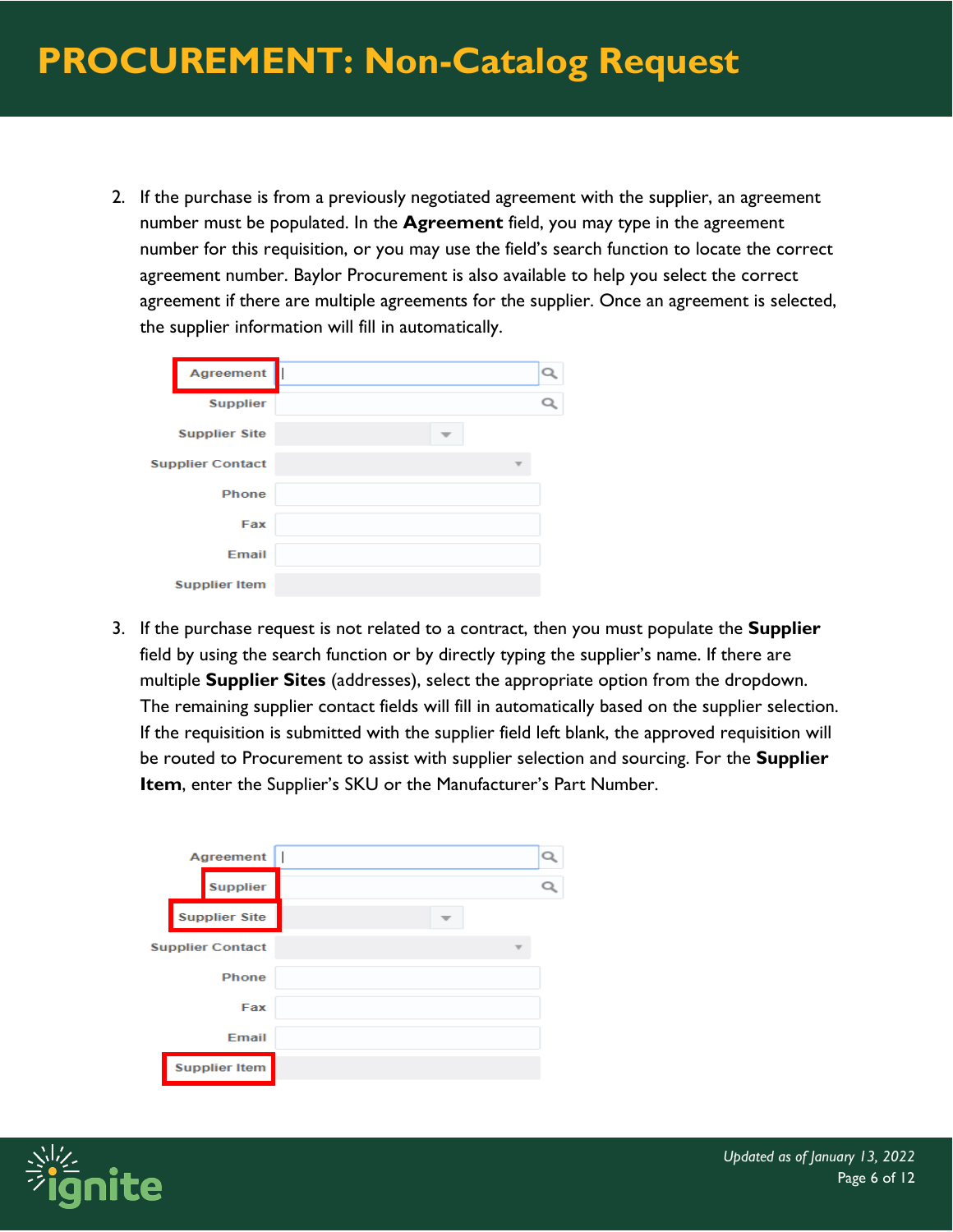4. Under the **Attachments** section, use the **+** icon, to attach all necessary documentation, such as a quote from the supplier, other purchase justification documents or a sole-source form.

| Attachments                                       |          |                    |       |
|---------------------------------------------------|----------|--------------------|-------|
| View $\bullet$ $\parallel$ + $\parallel$ $\times$ |          |                    |       |
| <b>Type</b>                                       | Category | * File Name or URL | Title |
| No data to display.                               |          |                    |       |

5. Once the necessary information is provided and the requisition is complete, click **Add to Cart**.

|                         |                         |   | Add to Shopping List | <b>Add to Cart</b> | Done |
|-------------------------|-------------------------|---|----------------------|--------------------|------|
| Agreement               |                         |   | Q                    |                    |      |
| <b>Supplier</b>         |                         |   | Q                    |                    |      |
| <b>Supplier Site</b>    | $\overline{\mathbf{v}}$ |   |                      |                    |      |
| <b>Supplier Contact</b> |                         | v |                      |                    |      |
| Phone                   |                         |   |                      |                    |      |
| Fax                     |                         |   |                      |                    |      |
| Email                   |                         |   |                      |                    |      |
| <b>Supplier Item</b>    |                         |   |                      |                    |      |

6. The item will be added to the cart. Continue to add items to the cart using the process explained above until all items are recorded appropriately. Then, click the **Cart** icon and click **Review**.

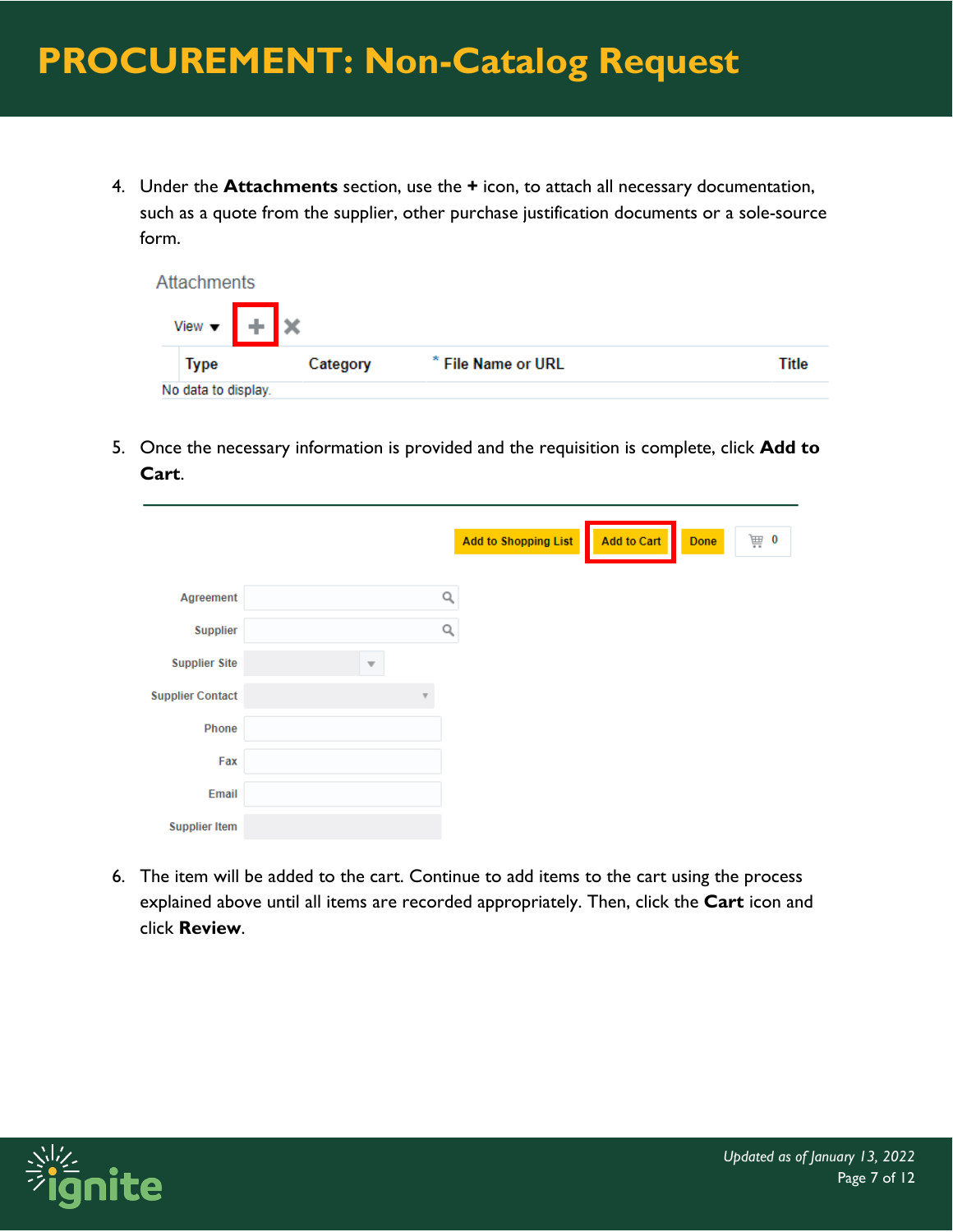

#### **3. Review/Edit Requisition Information**

- 1. This will bring you to the **Edit Requisition** page.
	- a. **Description:** this defaults from the Create request page.
	- b. **Justification:** add information to explain to requisition approvers the desired purpose for the purchase request
	- c. **Requisition Amount:** the total amount of the non-catalog requisition

| <b>Edit Requisition: REQ0000575</b>                        |                                                                    |  | Shop Check Funds Manage Approvals View PDF |  |
|------------------------------------------------------------|--------------------------------------------------------------------|--|--------------------------------------------|--|
|                                                            |                                                                    |  |                                            |  |
| Requisitioning BU BAYLOR                                   | Justification <b>B</b> uying test tubes for Dr. Smith biology lab. |  | Requisition Amount 2,500.00 USD            |  |
| Description Small glass test tubes for Biology department. |                                                                    |  | Approval Amount 2,500.00 USD               |  |
|                                                            |                                                                    |  | <b>Funds Status</b> Not reserved           |  |
|                                                            |                                                                    |  | Attachments None                           |  |

2. Review each requisition line to ensure the details populated correctly. If you need to edit a line, highlight the row, then click the **pencil** icon.





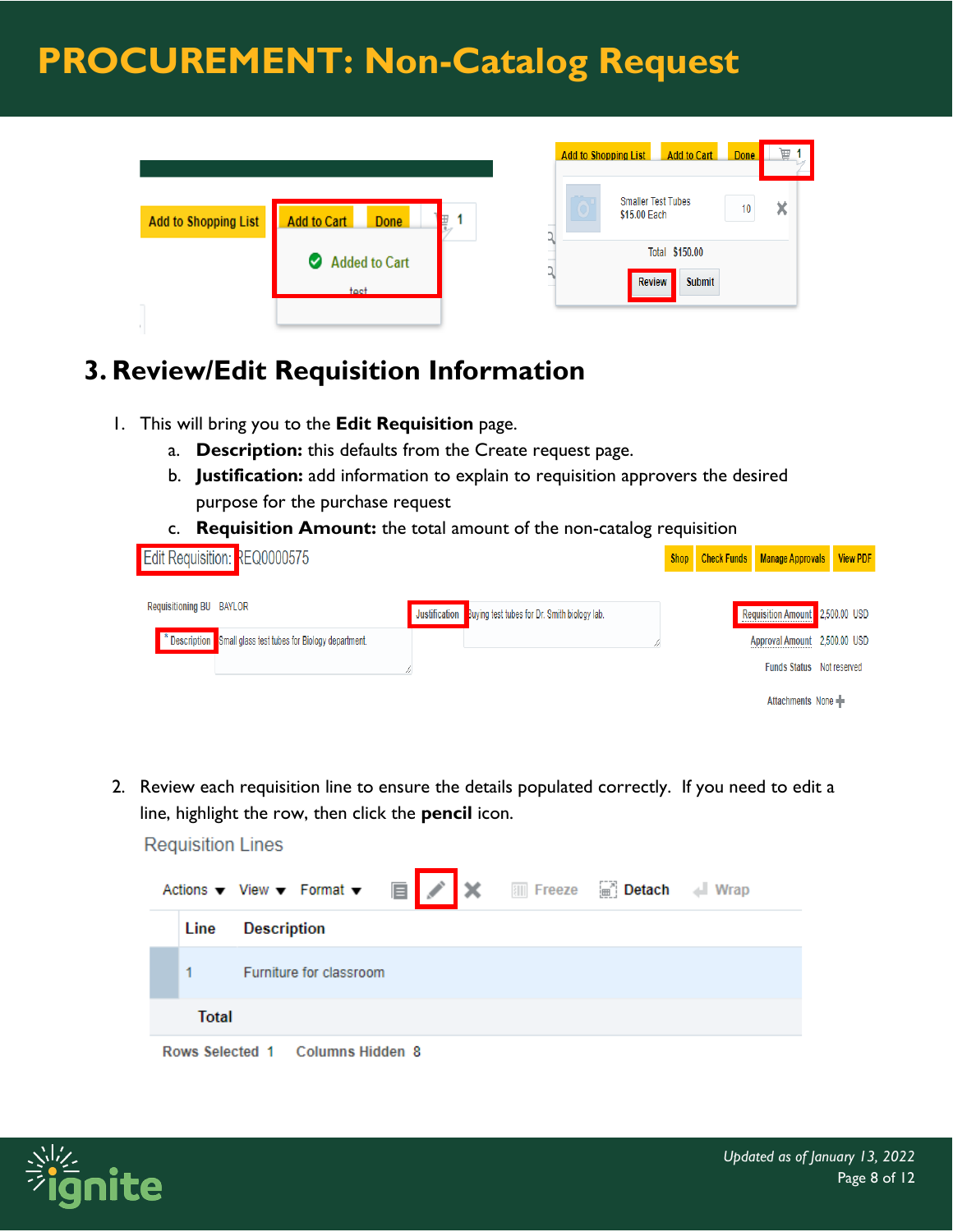a. A pop-up will appear with the line information. Edit the line information as necessary, then click **OK**.

| <b>Edit Line: 1</b>             |                           |                                         |                                          |
|---------------------------------|---------------------------|-----------------------------------------|------------------------------------------|
| Line Type Goods                 |                           | Agreement                               |                                          |
| ×<br>Item<br><b>Description</b> | <b>Smaller Test Tubes</b> | <b>Supplier</b>                         | Arun W. Jones                            |
| * Category Name Lab Gasses      | Q                         | 4<br><b>Supplier Site</b>               | Site0000011<br>▼                         |
| * Quantity 10                   |                           | <b>Supplier Contact</b><br><b>Phone</b> | Jones, Arun<br>$\boldsymbol{\mathrm{v}}$ |
| * UOM Name Each                 | $\blacktriangledown$      | Fax                                     |                                          |
| $*$ Price 15.00                 |                           |                                         | Email test_arun.w.jones@emory.edu        |
| * Currency USD                  | $\overline{\textbf{v}}$   | <b>Supplier Item</b>                    |                                          |
|                                 |                           |                                         | <b>OK</b><br>Cancel                      |

3. The **Deliver-to Location** and **Charge Account** will auto-populate based on the information saved in your **Requisition Preferences**. *If you need to set up or change these preferences, see the Job Aids: Requisition Preferences – Charge Account COA-POETAF or Requisition Preferences – Shipping & Delivery Address.* These can be changed, if needed.

| <b>Deliver-to Location Type</b>    |                                   | Internal $\mathbf v$                                                     |                 |           |                           |              |
|------------------------------------|-----------------------------------|--------------------------------------------------------------------------|-----------------|-----------|---------------------------|--------------|
|                                    | Deliver-to Location Baylor Police |                                                                          | Q               |           |                           |              |
|                                    |                                   | Deliver-to Address 71521 S 4th St, WACO, MCLENNANTX 76706, UNITED STATES |                 |           |                           |              |
| <b>Charge Account</b>              |                                   | <b>Budget Date</b>                                                       | * Percentage    | Quantity  | Amount (USD) Funds Status |              |
| 110-10745-100-1000000-97510-701-0( | 國                                 | 01/23/2020                                                               | $\frac{1}{100}$ | 100<br>10 | 2.500.00                  | Not reserved |
|                                    |                                   | <b>Total</b>                                                             |                 | 100       | 10<br>2,500.00            |              |

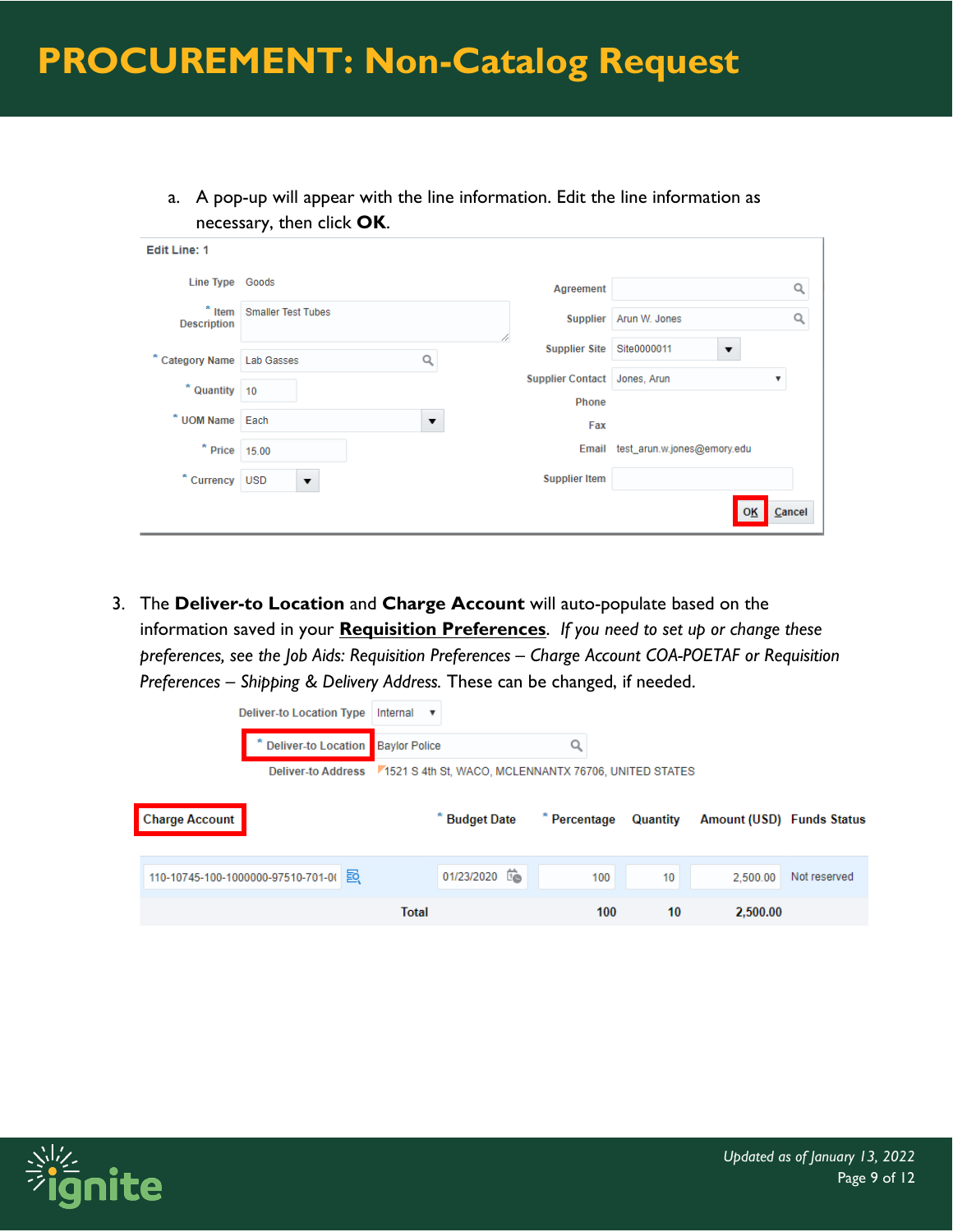4. In the **Billing** section, review the **Charge Account** information for each line item. If you need to charge your requisition to a sponsored program, you can enter the **Project Number** in this section, or select a pre-defined charge account by changing the **Charge Account Nickname.**

| A Billing           |                   |                                                                                                                                  |                                 |                                   |                             |                    |                          |                                                                   |
|---------------------|-------------------|----------------------------------------------------------------------------------------------------------------------------------|---------------------------------|-----------------------------------|-----------------------------|--------------------|--------------------------|-------------------------------------------------------------------|
|                     |                   | View $\blacktriangledown$ Format $\blacktriangledown$ $\blacktriangleleft$ and Freeze $\bowtie$ Detach $\blacktriangleleft$ Wrap |                                 |                                   |                             |                    |                          |                                                                   |
|                     |                   |                                                                                                                                  |                                 | <b>Project Costing Details</b>    |                             |                    |                          | Charge                                                            |
| <b>Distribution</b> | Project<br>Number | <b>Task Number</b>                                                                                                               | Expenditure<br><b>Item Date</b> | <b>Expenditure</b><br><b>Type</b> | Expenditure<br>Organization | Contract<br>Number | <b>Funding</b><br>Source | <b>Charge Account</b><br>Account<br>Nickname                      |
|                     |                   |                                                                                                                                  |                                 |                                   |                             |                    |                          | 110-10745-100-1000000-00000-701-0(<br>office supplies $\mathbf v$ |
| Total               |                   |                                                                                                                                  |                                 |                                   |                             |                    |                          |                                                                   |

*Note:* The Account segment of the chart of accounts can only be changed by selecting a different procurement category.

### **4. Submitting a Non-Catalog Requisition for Approval**

1. After confirming that the requisition form is correct and complete, select **Check Funds** to confirm that budgetary funds are available.



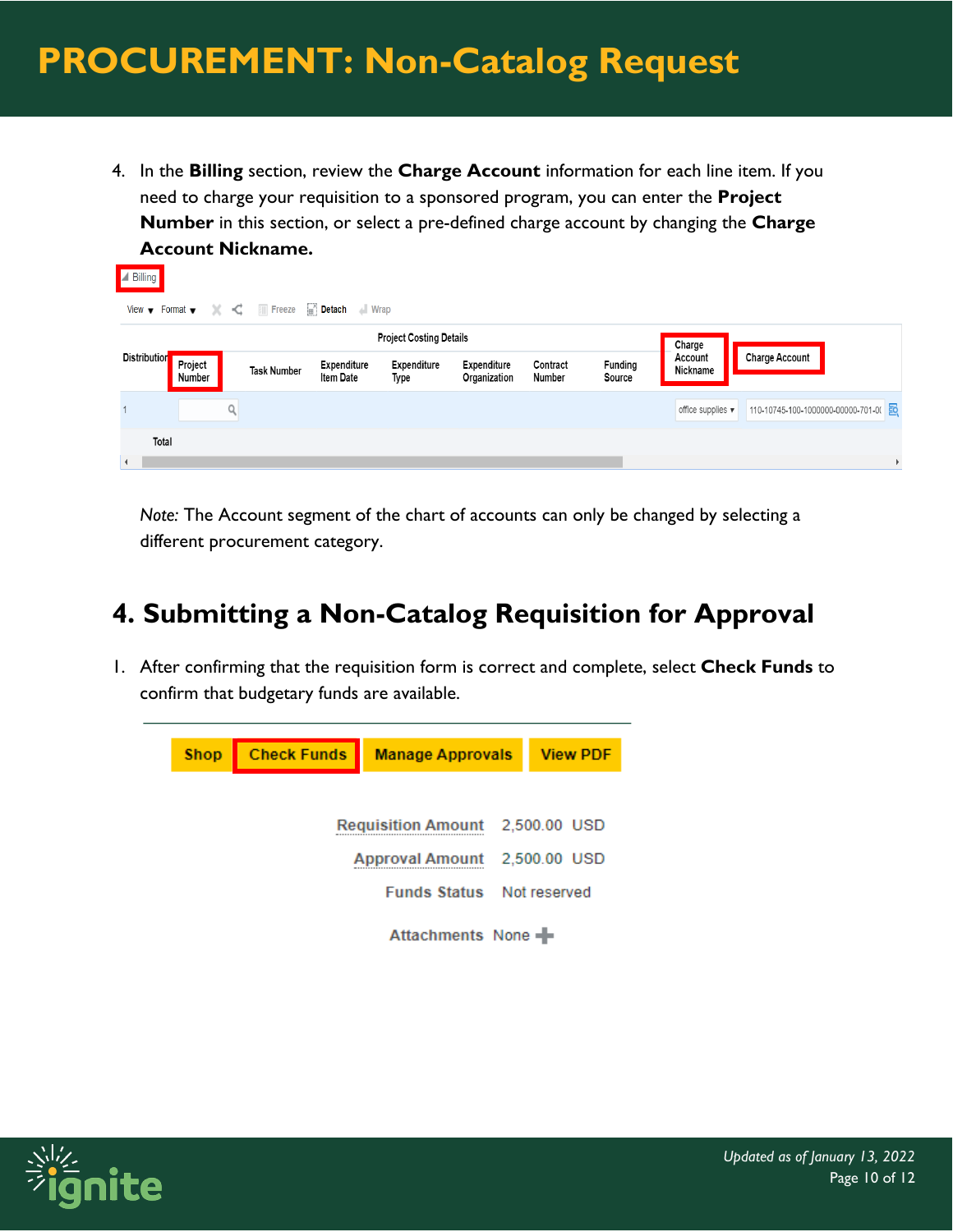2. On the pop-up, click **OK**, or you can select **View Funds Check Results** for the budget check summary.



3. Review the information and then click the **Submit** button.

| <b>Shop</b>                            | <b>Check Funds</b> | <b>Manage Approvals View PDF</b> |  |  | <b>Save</b><br>▼ | <b>Submit</b> |  |  |  |
|----------------------------------------|--------------------|----------------------------------|--|--|------------------|---------------|--|--|--|
|                                        |                    | Requisition Amount 2,500.00 USD  |  |  |                  |               |  |  |  |
| <b>Approval Amount</b><br>2,500.00 USD |                    |                                  |  |  |                  |               |  |  |  |
|                                        |                    | <b>Funds Status Passed</b>       |  |  |                  |               |  |  |  |
|                                        |                    | Attachments None -               |  |  |                  |               |  |  |  |

5. On the confirmation pop-up, select **OK** to close or click **View PDF** to see a PDF version of your submitted non-catalog requisition.

| <b>Confirmation</b><br>أمموا          |                 |    |  |  |
|---------------------------------------|-----------------|----|--|--|
| Requisition REQ0000575 was submitted. |                 |    |  |  |
|                                       | <b>View PDF</b> | OK |  |  |